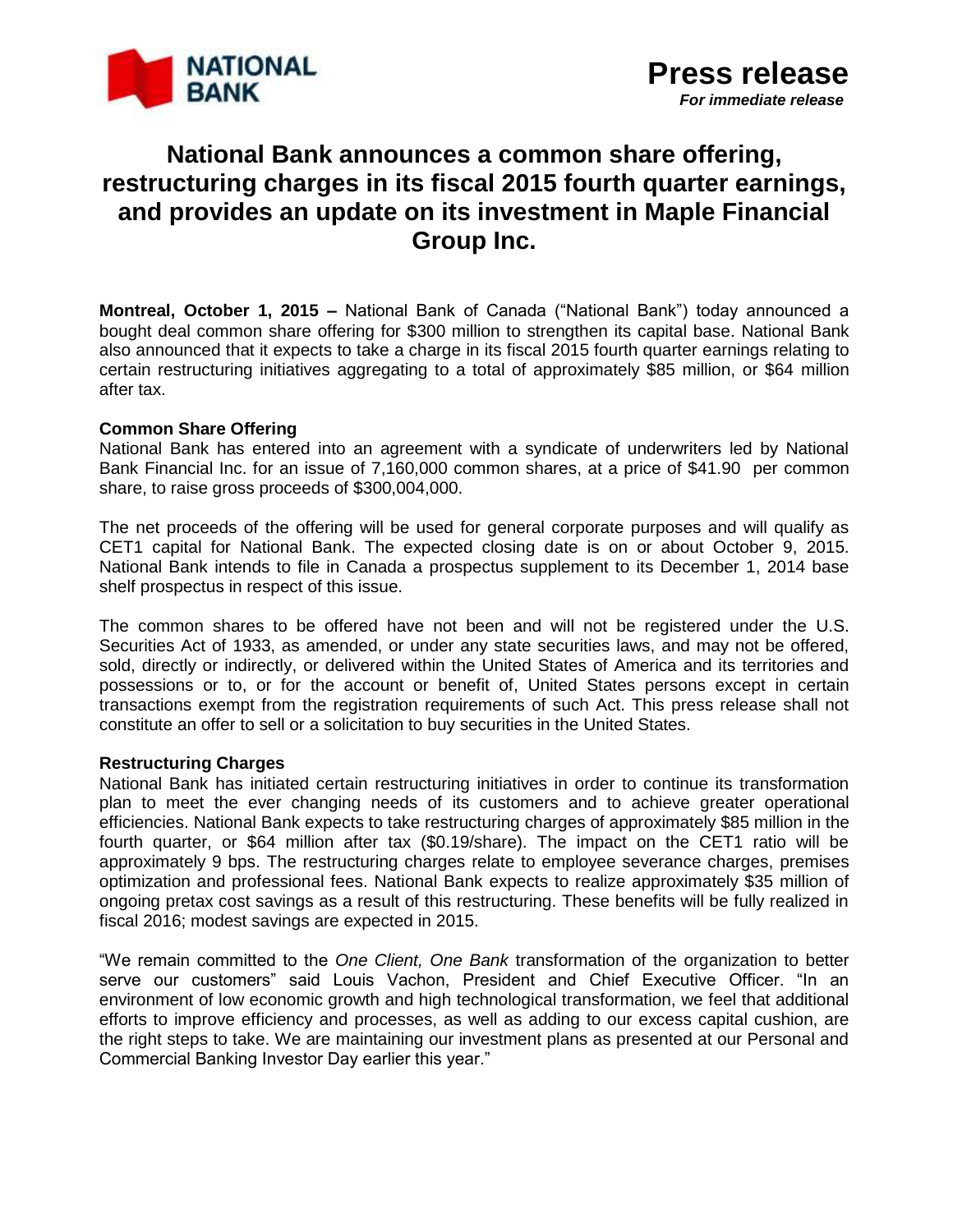

"Today's announcement also translates into selective adjustments that will impact a few hundred employees. Such exceptional decisions are never easy to make. The Bank will make every effort to minimize the impact, notably through replacement opportunities, planned retirement and other initiatives. We sincerely thank those affected for their dedication, over the years, towards National Bank's development" said Louis Vachon.

National Bank's CET1 ratio was 9.5% as of July 31, 2015. National Bank estimates that its CET1 ratio will be approximately 9.8% as at October 31, 2015 after accounting for the common share offering and the restructuring charges.

### **Update on Maple Financial Group Inc.**

National Bank holds a 24.9% equity interest in Maple Financial Group Inc. Maple Bank GmbH, an indirectly, wholly-owned subsidiary of Maple Financial Group Inc., is subject to an investigation by German prosecutors regarding alleged tax irregularities for taxation years 2006-2010. National Bank understands that German authorities are looking into the conduct of various current and former members of senior management of Maple Bank GmbH.

National Bank has been seeking additional information to assess the merits of the matter and the impact on the value of its investment, but is not yet able to do so. Given the seriousness of the reported allegations and the actions which may be taken by German regulatory authorities to address risks as to the continued viability of Maple Bank GmbH, National Bank considers its investment at risk of substantial loss. National Bank's investment in Maple Financial Group Inc. had a carrying value of \$165 million as at August 31, 2015. Should this investment be fully written down, the impact on the CET1 ratio would be approximately 13 bps. Maple Financial Group Inc. contributed less than 1% to National Bank's annual net income in each of the last two years.

#### **Provision for Credit Losses**

National Bank reiterates the 20 to 30 basis point target provided during the third quarter 2015 results conference call.

A conference call to discuss these announcements will take place on October 1, 2015, at 4:30 p.m. and is expected to last approximately 30 minutes. The dial-in numbers for the conference call are 416-340-2217 or 866-862-3930 (Conference ID: 1916501).

National Bank of Canada will be releasing its fourth quarter 2015 results at approximately 7:30 a.m. on December 2, 2015.

#### *Caution Regarding Forward-Looking Statements*

*This press release includes certain forward-looking statements. These forward-looking statements include, without limitation, statement relating to the closing of the common share offering, guidance relating to the financial impact of the* restructuring charges including the Bank's ability to improve efficiency and realize expected costs savings, ongoing *investigations relating to Maple Bank GmbH, the continued viability of Maple Bank GmbH, the value of the Bank's investment in Maple Financial Group Inc. and the expected capital level of the Bank. These statements are inherently subject to significant risks, uncertainties and changes in circumstances, many of which are beyond the control of the Bank. Except as required by law, the Bank does not undertake to update any forward-looking statements, whether written or oral, that may be made from time to time, by it or on its behalf. The forward-looking information contained in this press release is presented for the purpose of interpreting the information contained herein and may not be appropriate for other purposes.*